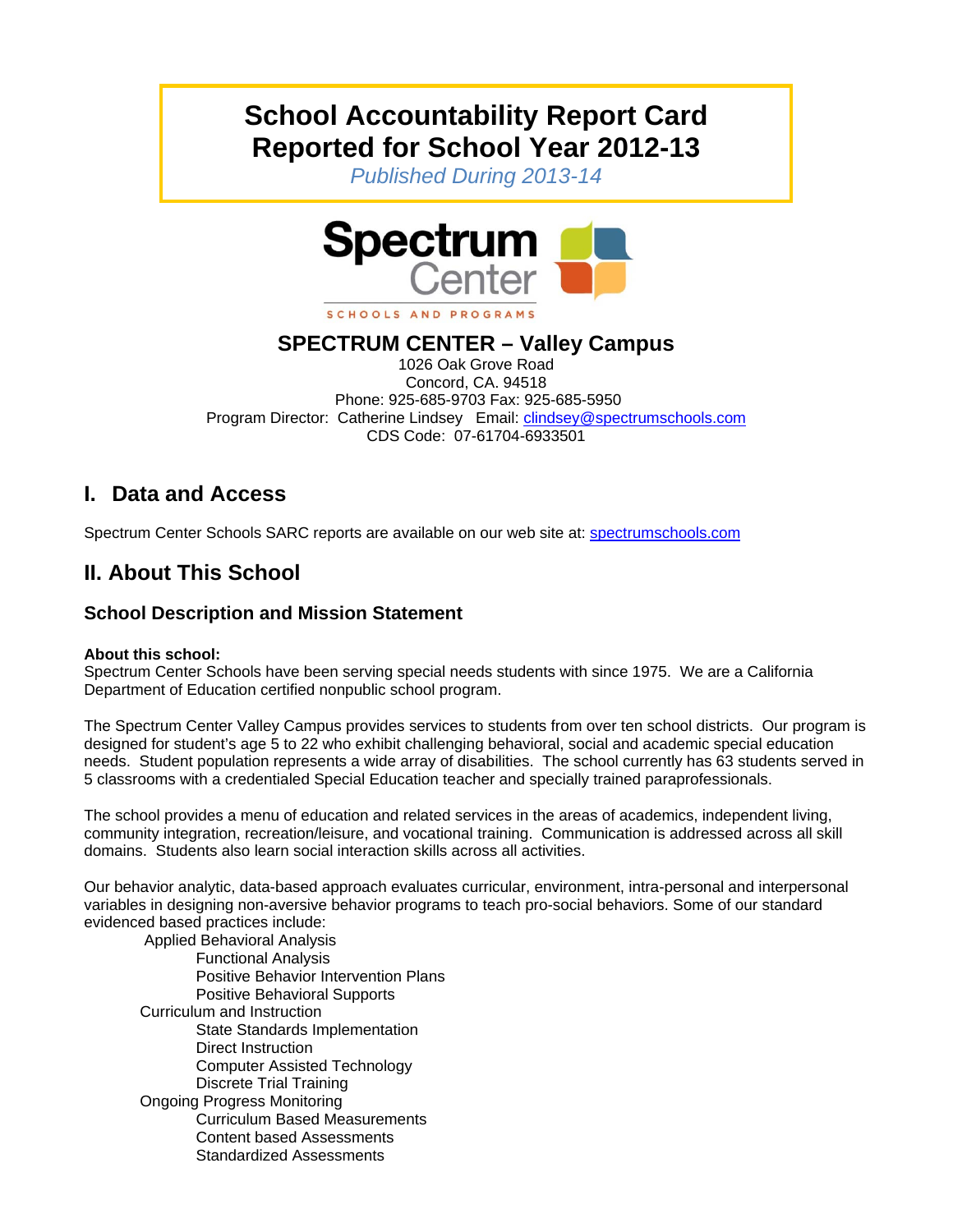Data is collected on academic achievement and on each Individualized Educational Plan (IEP) goal weekly. The data is reviewed monthly to assess the student's progress. Lessons plans are revised as needed to assure student learning. A progress report and/or report card is completed for every student and is provided to both the parent and LEA quarterly per the IEP and master contract.

Spectrum Center Schools monitor progress on targeted campus goals quarterly. An Internal Accountability Review is conducted annually.

#### **Mission Statement:**

Our mission is to provide personalized, evidence-based educational services for non-traditional learners in collaboration with families and public school districts.

#### **Opportunities for Parental Involvement**

Parents are involved in the student enrollment process, parent/teacher conferences, IEP development and approval.

There are opportunities for parents to attend school events such as craft fair, open house, talent show, and parent teacher conference. These events give parents/care-providers the opportunity to see what their children are learning and how much they are working on building their social skills. Parents/care-providers also have the opportunity to meet other parents/care-providers, which can help with finding out resources for their children and themselves.

Teachers communicate with parents on a daily or weekly basis to touch base and share how the child's day/week went as well as ask for parent input.

When needed, Spectrum Center has provided trainings to help parents with challenges at home, such as ABA principles, video modeling for those with Autism, as well as other training.

Parents will also have the opportunity to participate in the Western Association of Schools and Colleges (WASC) self-study accreditation process. We will seek their assistance to evaluate specific areas of our program through surveys, interviews and group meetings.

### **Student Enrollment by Grade Level (School Year 2012-13)**

This table displays the number of students enrolled in each grade level (determined by age) at the school.

| <b>Grade Level</b> | <b>Number of Students</b> | <b>Grade Level</b>         | <b>Number of Students</b> |
|--------------------|---------------------------|----------------------------|---------------------------|
| Kindergarten       |                           | <b>Ungraded Elementary</b> |                           |
| Grade 1            |                           | Grade 9                    |                           |
| Grade 2            | 2                         | Grade 10                   |                           |
| Grade 3            | 3                         | Grade 11                   | 5                         |
| Grade 4            | 6                         | Grade 12                   |                           |
| Grade 5            | 5                         | <b>Ungraded HS</b>         |                           |
| Grade 6            |                           | <b>Post-Secondary</b>      | 16                        |
| Grade 7            | 3                         |                            |                           |
| Grade 8            | 3                         | <b>Total Enrollment</b>    | 60                        |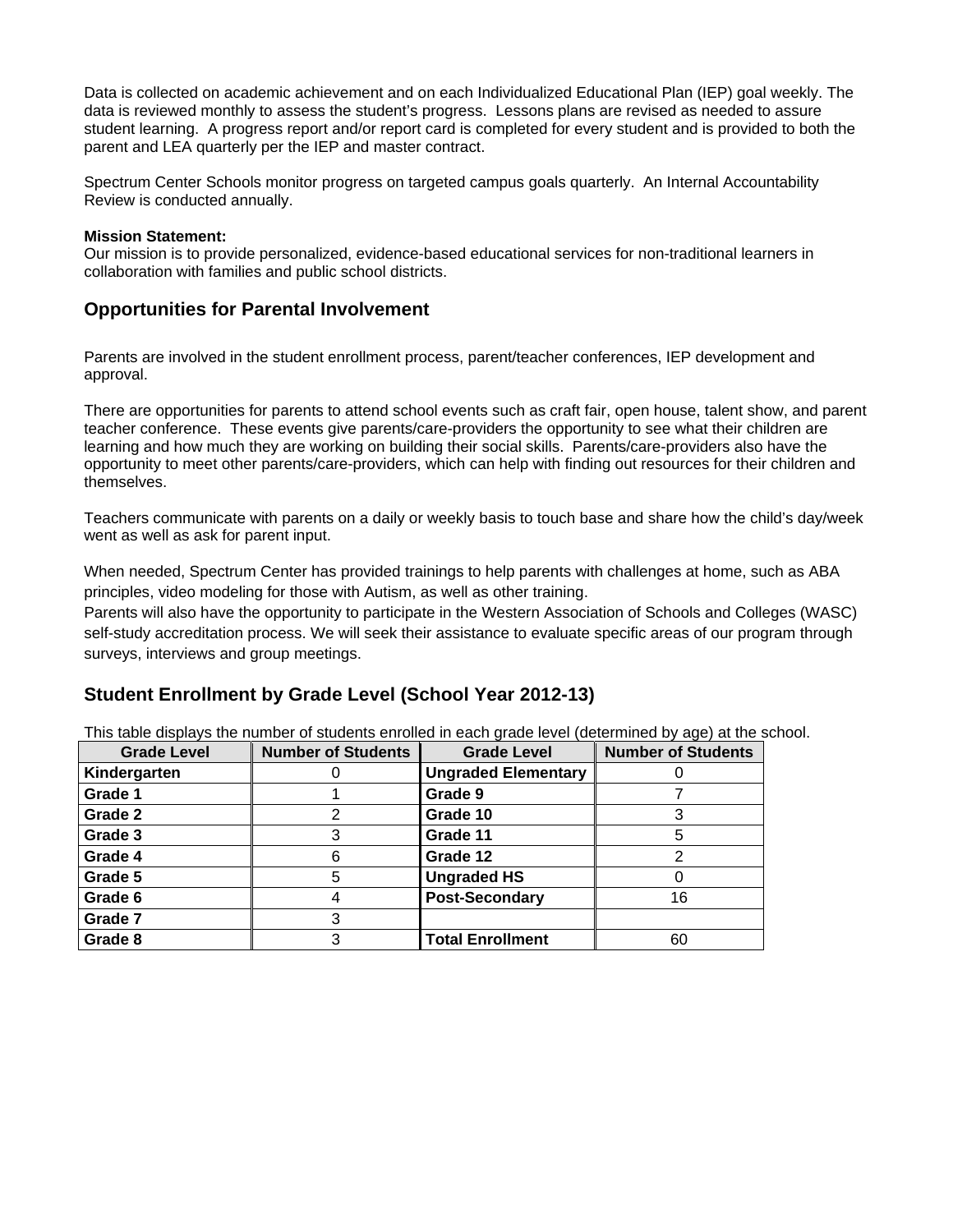## **Student Enrollment by Group**





**Residence**



**STAR**



**Disability Eligibility**

| $\blacksquare$ AUT | $\blacksquare$ ED | II ID               |
|--------------------|-------------------|---------------------|
| ∎OHI               | ⊟ OI              | $\blacksquare$ SLI  |
| $\blacksquare$ MD  | ∎ VI              | $\blacksquare$ DFAF |

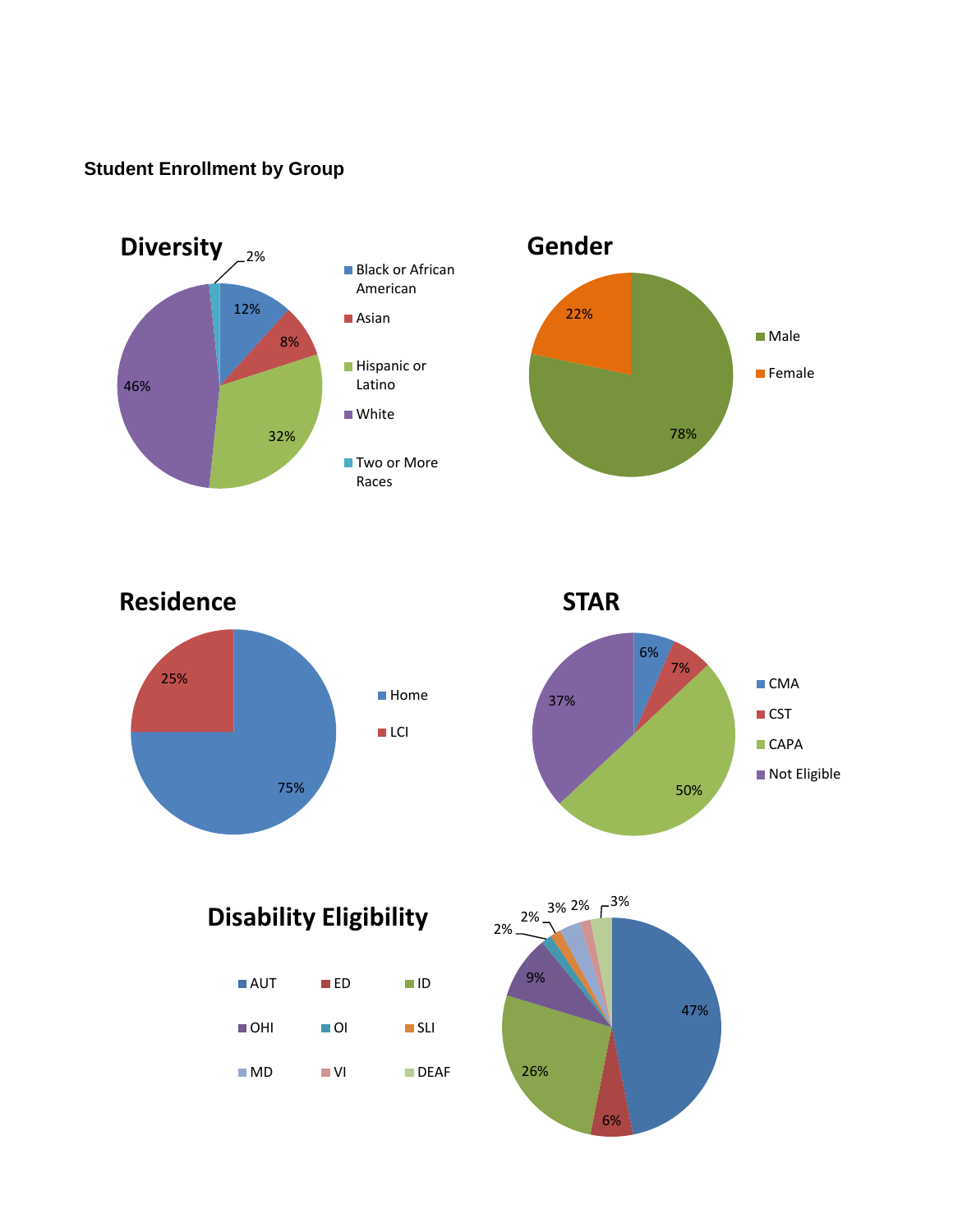## **Average Class Size**

Our model is to provide small classroom sizes; our classrooms can accommodate anywhere from 6 to 12 students in a classroom. Students are in classrooms according to age and function level. In the 2012-2013 school year, the Spectrum Valley Campus served an average of 60 students in 6 classrooms.

## **III. School Climate**

#### **School Safety Plan (School Year 2012-13)**

All staff receives required trainings including, but not limited to:  $1<sup>st</sup>$  Aide/CPR, Hughes Bill, incident report writing, emergency preparedness, blood borne pathogens, student supervision, safety in the work place, sexual harassment, abuse reporting and universal precautions.

The campus employs a Clinical Assistant who is responsible for monitoring monthly classroom safety and risk abatement checklist, maintaining adequate first aide and blood borne pathogen supplies and reviewing safety incidents as needed.

Morning sweeps of the grounds are conducted to insure the campus is secure and free from dangerous debris.

Valley Campus has a system of training and drills to address the need for safety should disaster strike the campus during business hours.

- 1. The Clinical Assistant and or other office personnel conduct monthly fire drills with staff and students.
- 2. Duck and Cover drills are coordinated by the Clinical Assistant and are implemented once a month with students.
- 3. Emergency Preparedness Training takes place annually. The training consists of earthquake building damage disaster, shelter in place and violent intruder protection.

An emergency preparedness drill is conducted annually with staff to practice what is covered in the Emergency Preparedness Training.

Emergency preparedness includes monthly fire drills, monthly earthquake drills, monthly OSHA building checks, an annual fire inspection and an annual disaster drill which includes earthquake preparedness, shelter in place, violent intruder protection and an annual exposure control plan.

### **Suspensions and Expulsions**

| Rate               | <b>School</b> |         |         |  |
|--------------------|---------------|---------|---------|--|
|                    | 2010-11       | 2011-12 | 2012-13 |  |
| <b>Suspensions</b> |               |         |         |  |
| <b>Expulsions</b>  |               |         |         |  |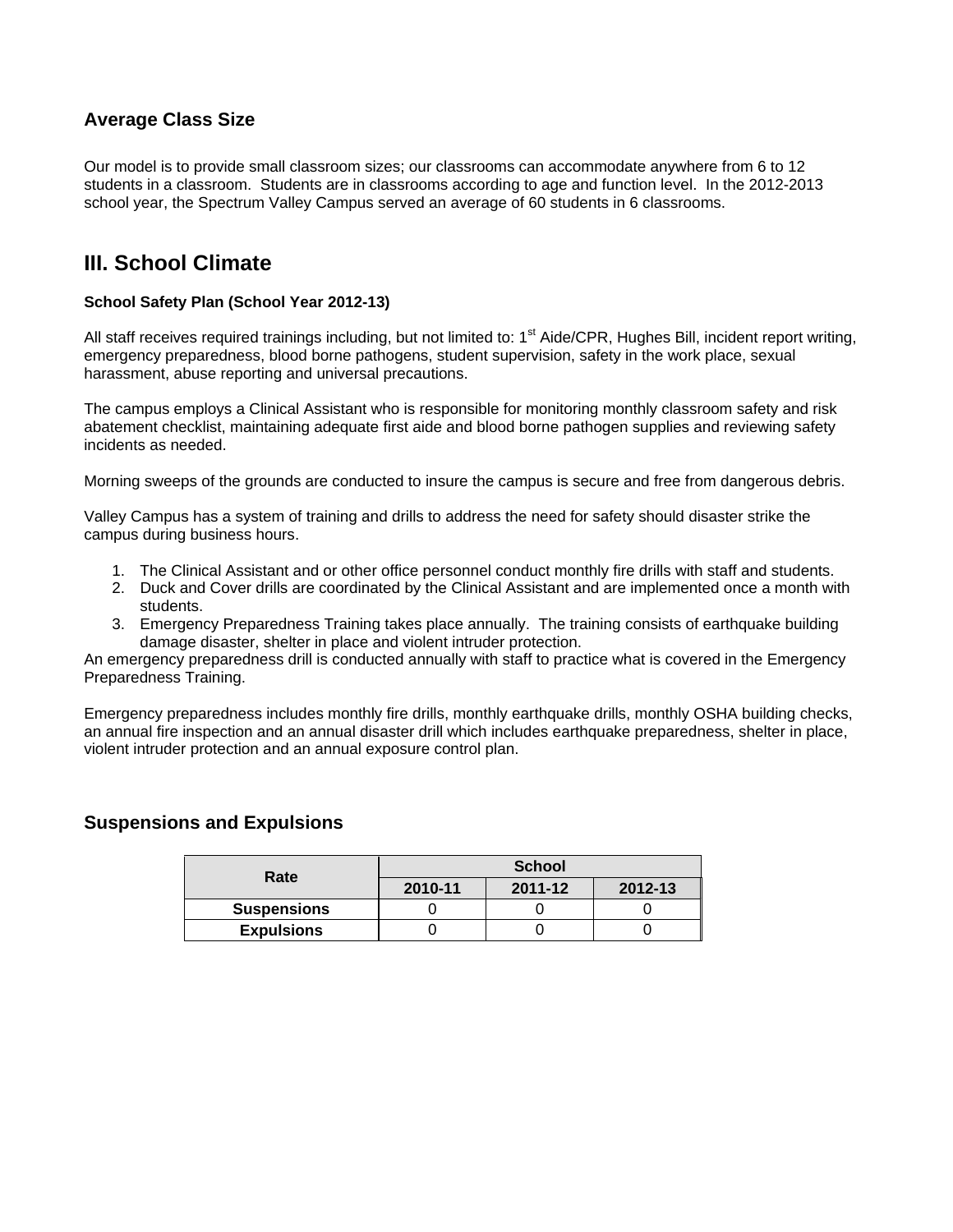## **IV. School Facilities**

## **School Facility Conditions and Improvement Plan (School Year 2013-14)**

The Spectrum Center Valley Campus has undergone some major renovations. The administrative offices have been remodeled and are now located in building D. Building A has been remodeled to create two new classrooms, some sidewalk repair has been done, and the entire outside of the building has been repainted. .

#### **Age of School Buildings:**

The Spectrum Center Valley Campus is located at 1026 Oak Grove Road in Concord, CA. and was built in 1955. The school opened at this site in 1996. The school area of the building has 7 classrooms, a cafeteria, and administrative offices.

#### **Maintenance and Repair:**

The Admin Coordinator is responsible for all campus repairs and coordinates with the Maintenance Specialist to ensure repairs are completed. We have recently completed some major renovations to the campus. Our improvement plan includes resurfacing the parking lot.

#### **Cleaning Process and Schedule:**

Our campus contracts with a cleaning service company in order to ensure that all classrooms, offices, cafeteria, and restrooms are cleaned on a daily basis.

#### **Modernizing or New School Construction Projects:** NA

#### **School Facility Good Repair Status (School Year 2013-14)** Site information

|                                                                           | <b>Repair Status</b> |         |      |      | <b>Repair Needed and</b>       |  |
|---------------------------------------------------------------------------|----------------------|---------|------|------|--------------------------------|--|
| <b>System Inspected</b>                                                   | <b>Exemplary</b>     | Good    | Fair | Poor | <b>Action Taken or Planned</b> |  |
| Systems: Gas Leaks,<br>Mechanical/HVAC,<br>Sewer                          |                      | $\star$ |      |      | n/a                            |  |
| <b>Interior: Interior</b><br><b>Surfaces</b>                              |                      | $\star$ |      |      | n/a                            |  |
| <b>Cleanliness: Overall</b><br>Cleanliness, Pest/<br>Vermin Infestation   |                      | $\star$ |      |      | n/a                            |  |
| <b>Electrical: Electrical</b>                                             |                      | $\star$ |      |      | n/a                            |  |
| <b>Restrooms/Fountains:</b><br>Restrooms, Sinks/<br>Fountains             |                      | $\star$ |      |      | n/a                            |  |
| Safety: Fire Safety,<br><b>Hazardous Materials</b>                        |                      | $\star$ |      |      | n/a                            |  |
| <b>Structural: Structural</b><br>Damage, Roofs                            |                      | $\star$ |      |      | n/a                            |  |
| External:<br>Playground/School<br>Grounds, Windows/<br>Doors/Gates/Fences |                      | $\star$ |      |      | n/a                            |  |
| <b>Overall Rating</b>                                                     |                      | $\star$ |      |      | n/a                            |  |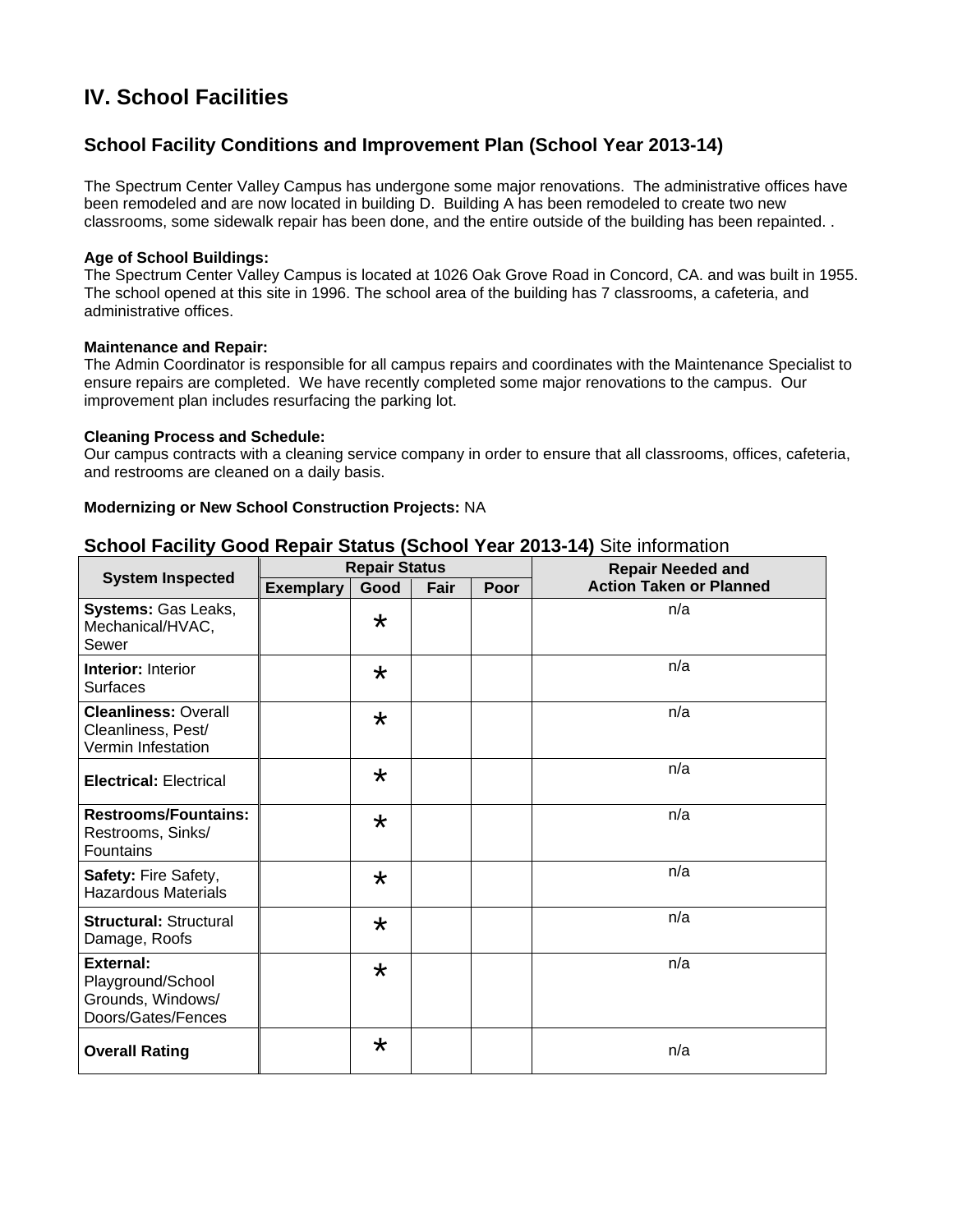## **V. Teachers Teacher Credentials**

| <b>Teachers</b>                               | <b>School</b> |         |         |  |
|-----------------------------------------------|---------------|---------|---------|--|
|                                               | 2010-11       | 2011-12 | 2012-13 |  |
| <b>Number of campus classrooms</b>            |               |         |         |  |
| <b>Clear Level 2</b>                          |               |         |         |  |
| <b>Preliminary Level 1</b>                    |               |         |         |  |
| UIP                                           |               |         |         |  |
| <b>PIP/STSP</b>                               |               |         |         |  |
| <b>Emergency Substitute (Classroom Aides)</b> |               |         |         |  |
|                                               |               |         |         |  |

## **VI. Support Staff**

## **Other Support Staff (School Year 2012-13)**

| <b>Title</b>                                     | <b>Number of FTE</b><br><b>Assigned to School</b> |
|--------------------------------------------------|---------------------------------------------------|
| <b>Senior Clinician</b>                          |                                                   |
| <b>Curriculum &amp; Instructional Specialist</b> |                                                   |
| <b>Education Coordinator</b>                     |                                                   |
| <b>Clinical Specialist</b>                       |                                                   |
| <b>Vocational Specialist</b>                     |                                                   |
| <b>Behavioral/Instructional Classroom Aides</b>  | 27                                                |
| <b>MFT Counselor</b>                             | 0                                                 |
| <b>Speech/Language/Hearing Specialist</b>        |                                                   |
| <b>Occupational Therapist</b>                    |                                                   |
| <b>Adapted Physical Education</b>                |                                                   |
| <b>Nurse</b>                                     |                                                   |

## **VII. Curriculum and Instructional Materials**

## **Instructional Materials (School Year 2013-14)**

Each student at CST and CMA level has a text book which matches the SBE or the local LEA's adapted text books in each academic area at his/her grade level. In addition Spectrum Center provides supplemental materials as appropriate to match the students' learning patterns.

| <b>Core Curriculum Area</b>       | <b>Quality, Currency,</b><br>and Availability of<br><b>Textbooks and</b><br><b>Instructional</b><br>Materials * Need to<br>import the campus'<br><b>Materials form</b> | <b>Percent of Pupils</b><br><b>Who Lack Their Own</b><br><b>Assigned Textbooks</b><br>and/or<br><b>Instructional</b><br><b>Materials</b> | <b>Most Recent SBE</b><br>or Local<br><b>Governing Agency</b><br><b>Approved</b><br><b>Textbooks and</b><br><b>Instructional</b><br><b>Materials</b> |
|-----------------------------------|------------------------------------------------------------------------------------------------------------------------------------------------------------------------|------------------------------------------------------------------------------------------------------------------------------------------|------------------------------------------------------------------------------------------------------------------------------------------------------|
| <b>Reading/Language Arts</b>      | *                                                                                                                                                                      | O%                                                                                                                                       | yes                                                                                                                                                  |
| <b>Mathematics</b>                | $\star$                                                                                                                                                                | O%                                                                                                                                       | <b>ves</b>                                                                                                                                           |
| <b>Science</b>                    | $\star$                                                                                                                                                                | O%                                                                                                                                       | <b>ves</b>                                                                                                                                           |
| <b>History-Social Science</b>     | $\star$                                                                                                                                                                | O%                                                                                                                                       | yes                                                                                                                                                  |
| <b>Foreign Language</b>           | $\star$                                                                                                                                                                | $O\%$                                                                                                                                    | yes                                                                                                                                                  |
| <b>Health</b>                     | $\star$                                                                                                                                                                | O%                                                                                                                                       | yes                                                                                                                                                  |
| <b>Visual and Performing Arts</b> | $\star$                                                                                                                                                                | $O\%$                                                                                                                                    | ves                                                                                                                                                  |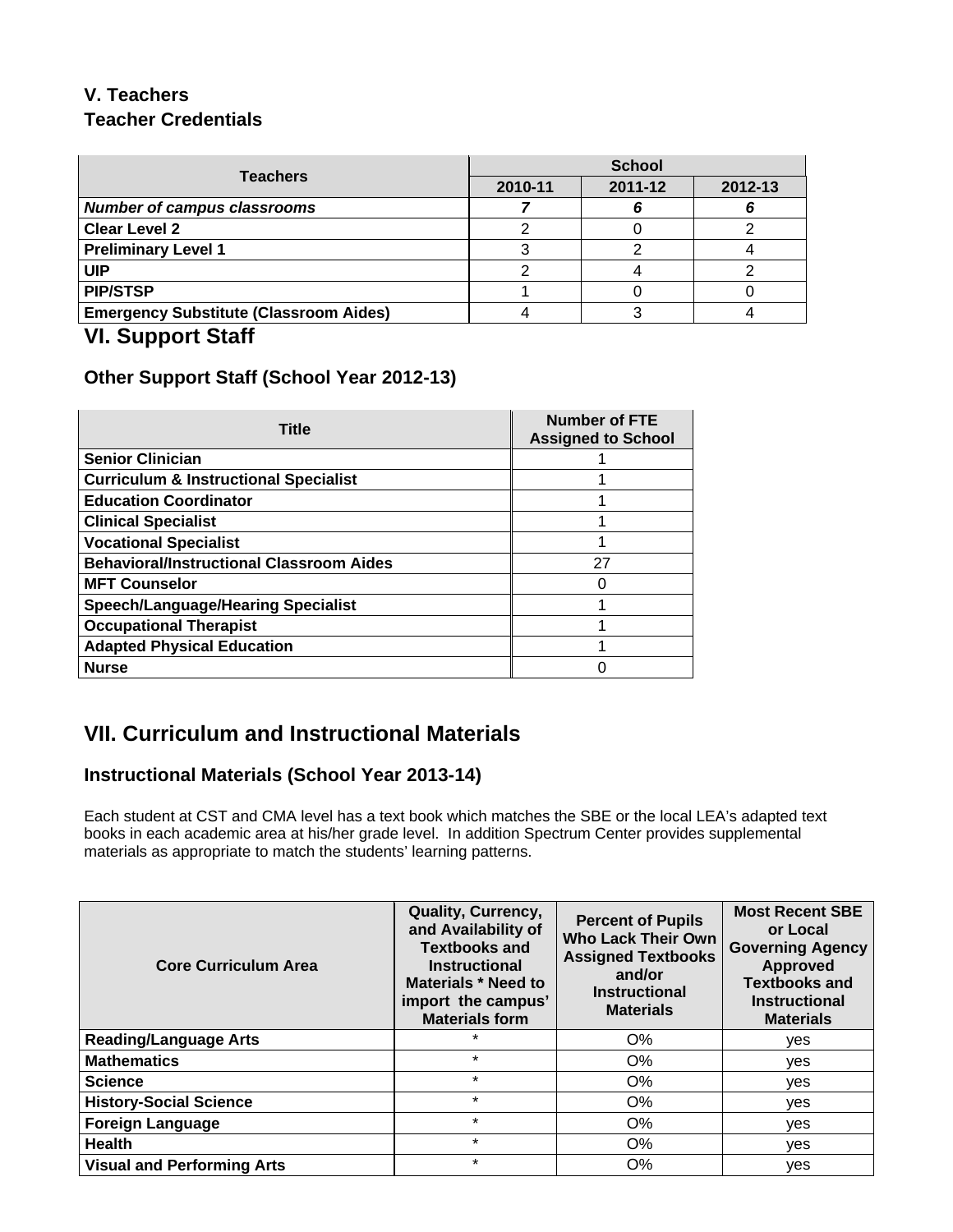| <b>SECTION B. GRADES K-12</b>  |                |                                                                                                                          |                                                       |                                                         |
|--------------------------------|----------------|--------------------------------------------------------------------------------------------------------------------------|-------------------------------------------------------|---------------------------------------------------------|
|                                |                | <b>CORE SUBJECT ABBREVIATIONS</b>                                                                                        |                                                       |                                                         |
|                                |                | English Language Arts (ELA)<br>Math (MAT)                                                                                | Science (SCI)<br>Social Science (SS)                  |                                                         |
|                                |                | (NOTE: The "print area" is preset for two pages. Adjust as necessary to add or reduce the number of pages to be printed) |                                                       |                                                         |
| <b>Core Subject</b><br>Abbrev. | Grade<br>Level | <b>Current Textbooks</b><br>and<br><b>Instructional Materials (Use Exact Titles)</b>                                     | <b>Publisher</b><br>and<br><b>Year of Publication</b> | <b>State</b><br>Adopted?<br>$(K-8)$ Yes or<br><b>No</b> |
| English                        | К              | <b>Houghton Mifflin Reading</b>                                                                                          | <b>Houghton Mifflin</b>                               | Yes                                                     |
| English                        | 1              | <b>Houghton Mifflin Reading</b>                                                                                          | <b>Houghton Mifflin</b>                               | Yes                                                     |
| English                        | 2.1            | Houghton Mifflin Reading: Student Anthology-<br>Adventures                                                               | <b>Houghton Mifflin</b>                               | Yes                                                     |
| English                        | 2.2            | Houghton Mifflin Reading: Student Anthology-<br>Delights                                                                 | <b>Houghton Mifflin</b>                               | Yes                                                     |
| English                        | 3              | <b>Student Anthology: Rewards</b><br>Student Anthology: Horizons                                                         | <b>Houghton Mifflin</b>                               | Yes                                                     |
| English                        | $\overline{4}$ | <b>Houghton Mifflin Reading</b><br><b>Student Anthology: Traditions</b>                                                  | <b>Houghton Mifflin</b>                               | Yes                                                     |
| English                        | 5              | <b>Houghton Mifflin Reading</b><br><b>Student Anthology: Expeditions</b>                                                 | <b>Houghton Mifflin</b>                               | Yes                                                     |
| English                        | 6              | Timeless Voices, Timeless Themes<br>Copper Level                                                                         | Prentice Hall School Division                         | Yes                                                     |
| English                        | $\overline{7}$ | Timeless Voices, Timeless Themes<br><b>Bronze Level</b>                                                                  | Prentice Hall School Division                         | Yes                                                     |
| English                        | 8              | Timeless Voices, Timeless Themes<br>Silver Level                                                                         | <b>Prentice Hall School Division</b>                  | Yes                                                     |
| Mathematics                    | $\mathsf K$    | <b>Houghton Mifflin Mathematics</b>                                                                                      | <b>Houghton Mifflin</b>                               | Yes                                                     |
| <b>Mathematics</b>             | $\mathbf{1}$   | <b>Houghton Mifflin Mathematics</b>                                                                                      | <b>Houghton Mifflin</b>                               | Yes                                                     |
| Mathematics                    | $\overline{2}$ | <b>Houghton Mifflin Mathematics</b>                                                                                      | <b>Houghton Mifflin</b>                               | Yes                                                     |
| Mathematics                    | $\mathfrak{Z}$ | <b>Houghton Mifflin Mathematics</b>                                                                                      | <b>Houghton Mifflin</b>                               | Yes                                                     |
| Mathematics                    | $\overline{4}$ | <b>Houghton Mifflin Mathematics</b>                                                                                      | Houghton Mifflin                                      | Yes                                                     |
| Mathematics                    | 5              | <b>Houghton Mifflin Mathematics</b>                                                                                      | <b>Houghton Mifflin</b>                               | Yes                                                     |
| Mathematics                    | $6 - 8$        | Holt California Mathematics Course 1: Numbers to<br>Algebra                                                              | Holt Rinehart & Winston                               | Yes                                                     |
| Mathematics                    | $6 - 8$        | Holt California Mathematics Course 2: Pre- Algebra                                                                       | Holt Rinehart & Winston                               | Yes                                                     |
| Mathematics                    | $6 - 8$        | Holt California Mathematics Algebra                                                                                      | Holt Rinehart & Winston                               | Yes                                                     |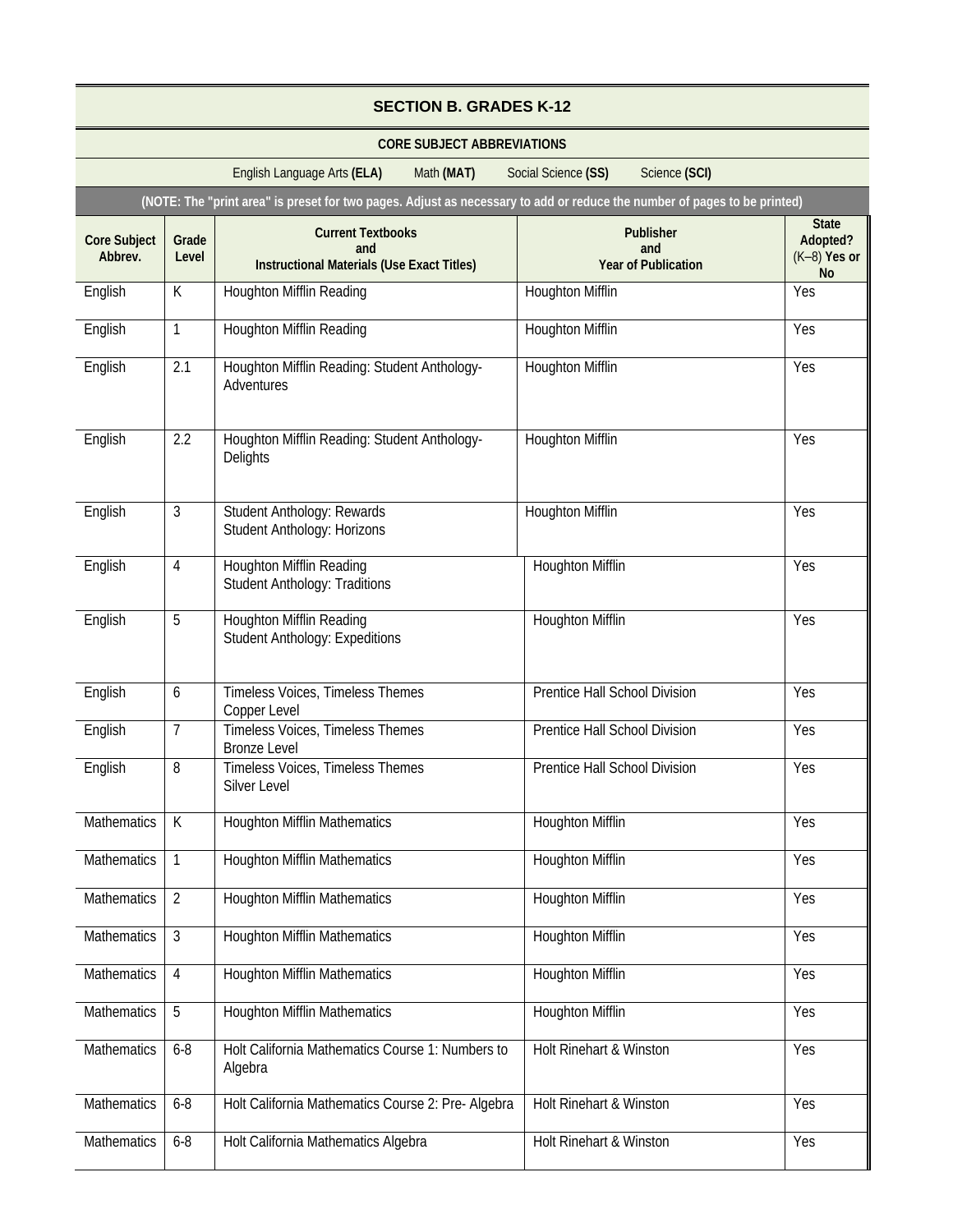| Science                          | $\overline{K}$ | California Science                                                                           | Macmillan/McGraw Hill                         | <b>Yes</b> |
|----------------------------------|----------------|----------------------------------------------------------------------------------------------|-----------------------------------------------|------------|
| Science                          | $\mathbf{1}$   | California Science                                                                           | Macmillan/McGraw Hill                         | Yes        |
| Science                          | $\overline{2}$ | California Science                                                                           | Macmillan/McGraw Hill                         | Yes        |
| Science                          | $\mathfrak{Z}$ | California Science                                                                           | Macmillan/McGraw Hill                         | Yes        |
| Science                          | $\overline{4}$ | California Science                                                                           | Macmillan/McGraw Hill                         | Yes        |
| Science                          | 5              | California Science                                                                           | Macmillan/McGraw Hill                         | Yes        |
| Science                          | 6              | Focus on Earth Science                                                                       | Prentice Hall School Division                 | Yes        |
| Science                          | $\overline{7}$ | Focus on Life Science                                                                        | Prentice Hall School Division                 | Yes        |
| Science                          | 8              | Focus on Physical Science                                                                    | Prentice Hall School Division                 | Yes        |
| Social<br>Sciences               | $\mathsf{K}$   | Harcourt California Big Book: Our World, Now and<br>Long Ago                                 | <b>Harcourt Brace</b>                         | Yes        |
| Social<br><b>Sciences</b>        | $\mathbf{1}$   | <b>Harcourt California Series Reflections</b>                                                | <b>Harcourt Brace</b>                         | Yes        |
| Social<br><b>Sciences</b>        | $\overline{2}$ | Harcourt California Series Reflections                                                       | <b>Harcourt Brace</b>                         | Yes        |
| Social<br><b>Sciences</b>        | 3              | Harcourt California Series Reflections                                                       | <b>Harcourt Brace</b>                         | Yes        |
| Social<br>Sciences               | $\overline{4}$ | <b>Harcourt California Series Reflections</b>                                                | <b>Harcourt Brace</b>                         | Yes        |
| Social<br><b>Sciences</b>        | 5              | Harcourt California Series Reflections                                                       | <b>Harcourt Brace</b>                         | Yes        |
| Social<br>Science                | 6              | <b>Ancient Civilizations</b>                                                                 | Holt Rinehart & Winston                       | Yes        |
| Social<br>Science                | $\overline{7}$ | Medieval to Early Modern Times                                                               | Holt Rinehart & Winston                       | Yes        |
| Social<br>Science                | 8              | Independence to 1914                                                                         | Holt Rinehart & Winston                       | Yes        |
| Health                           | $K-5$          | Second Step: A Violence Prevention Curriculum 3rd<br>Edition Committee for Children Programs | Committee for Children Programs               | Yes        |
| PE                               | $K-5$          | Physical Activity Ideas for Action 0880115556                                                | Human Kinetics Publishers (September<br>1996) | No         |
| PE/Health                        | $6 - 12$       | Health and Wellness (Macmillan/McGraw-Hill)<br>22806059<br>22806067<br>22806075              | Macmillan/McGraw-Hill                         | Yes        |
| Visual and<br>Performing<br>Arts | $K-12$         | <b>NA</b>                                                                                    | <b>NA</b>                                     | <b>NA</b>  |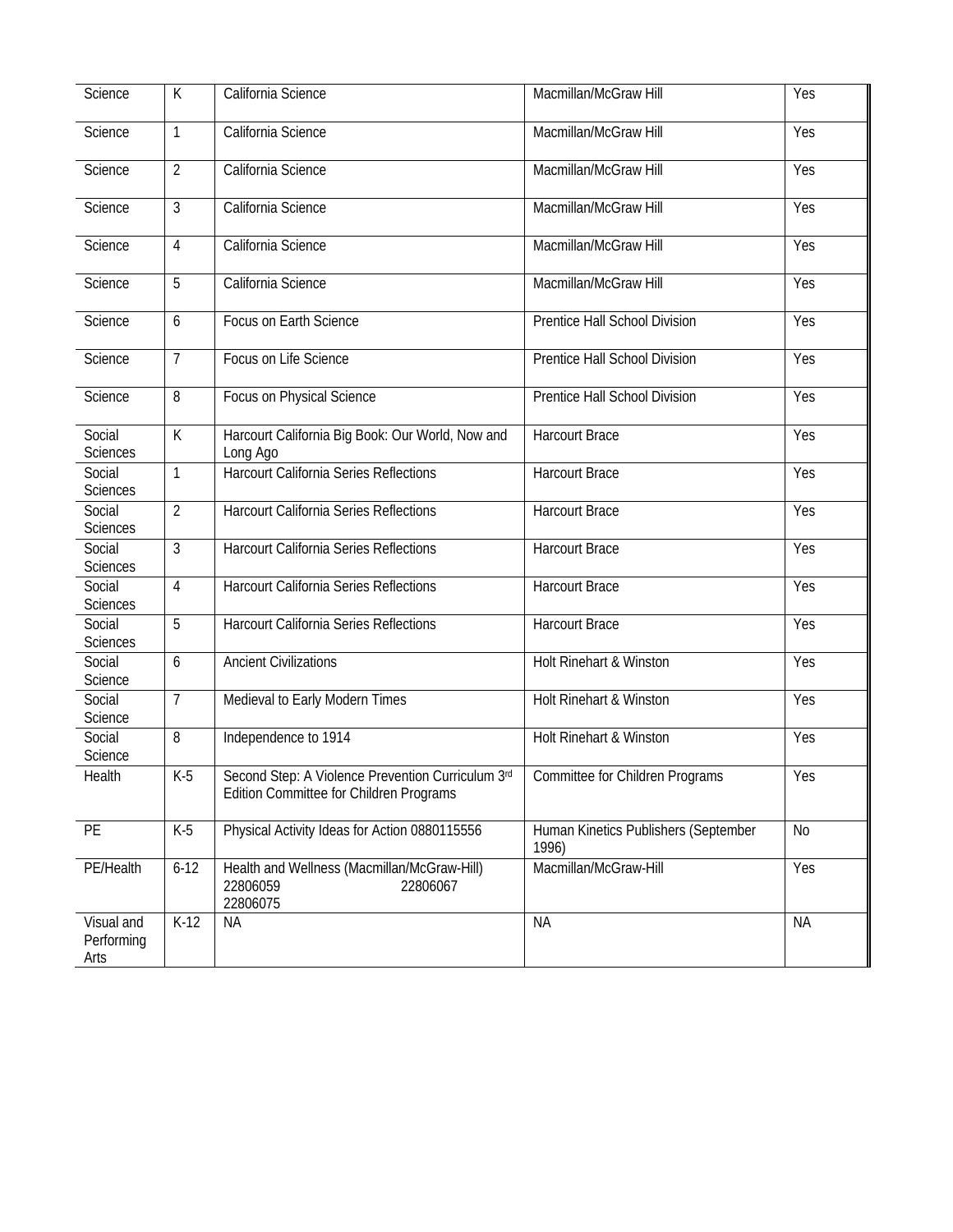| <b>Core Subject</b><br>Abbrev                           | Grade<br>Level. | <b>Current Textbooks</b><br>and<br><b>Instructional Materials (Use Exact</b><br>Titles)   | Publisher<br>and<br><b>Year of Publication</b>                                                                            | Name<br>District(s)<br>of Alignment |
|---------------------------------------------------------|-----------------|-------------------------------------------------------------------------------------------|---------------------------------------------------------------------------------------------------------------------------|-------------------------------------|
| English                                                 | 9               | <b>Timeless Voices Timeless Themes</b><br>Gold Level                                      | Prentice Hall School Division-                                                                                            | Mt. Diablo                          |
| English                                                 | 10              | Timeless Voices, Timeless Themes<br>Platinum Level                                        | Prentice Hall -<br><b>School Division</b>                                                                                 | Mt. Diablo                          |
| English                                                 | 11              | Timeless Voices, Timeless Themes<br>The American Experience                               | Prentice Hall - 1982                                                                                                      | Mt. Diablo                          |
| English                                                 | 12              | Timeless Voices, Timeless Themes<br>The British Experience                                | Prentice Hall - 1982                                                                                                      | Mt. Diablo                          |
| Mathematics:<br>Introduction to<br>Algebra              | $9 - 12$        | California Algebra: Concepts and<br>Applications 002825364                                | Glencoe McGraw-Hil 2005                                                                                                   | Mt. Diablo                          |
| Mathematics:<br>Algebra I                               | $9 - 12$        | Algebra 1 0130442631                                                                      | Prentice Hall School Division) 2004                                                                                       | Mt. Diablo                          |
| Mathematics:<br>Geometry                                | $9 - 12$        | Geometry (11)131339974                                                                    | Glencoe 1998                                                                                                              | Mt. Diablo                          |
| Mathematics:<br>Algebra II                              | $9 - 12$        | Algebra II 0028251784                                                                     | Prentice Hall School Division) 2004                                                                                       | Mt. Diablo                          |
| Science:<br><b>Biology I</b>                            | $9 - 12$        | Biology I 0132013525                                                                      | <b>Biology I (Prentice Hall</b>                                                                                           | Mt. Diablo                          |
| Science:<br>Chemistry                                   | $9 - 12$        | Chemistry: Matter and Change                                                              | <b>Glencoe Publishing</b><br>2007                                                                                         | Mt. Diablo                          |
| Science:<br>Earth Science                               | $9 - 12$        | Earth Science I                                                                           | McDougal Littell                                                                                                          | Mt. Diablo                          |
| Science:<br>Earth Science                               | $9 - 12$        | Earth Science II                                                                          | McDougal Littell                                                                                                          | Mt. Diablo                          |
| Science:<br>General<br>Physical<br>Science              | $9-12$          | Physical Science: Concepts In<br>Action; With Earth and Space<br>Science                  | Pearson Prentice Hall (January 31, 2005)                                                                                  | Mt. Diablo                          |
| Social<br>Sciences:<br>World History                    | $9 - 12$        | World History: The Modern World<br>131299778                                              | Prentice Hall 2007                                                                                                        | Mt. Diablo                          |
| Social<br>Sciences:<br>U.S. History                     | $9 - 12$        | The Americans: Reconstruction<br>Through the 20th Century                                 | Mcdougal Littell/Houghton Mifflin; 1ST edition<br>(2002)                                                                  | Mt. Diablo                          |
| Social<br>Sciences:<br>U.S.<br>Government/E<br>conomics | 12              | American Government (Magruder's<br>American Government)<br>Economics Principles in Action | Pearson Prentice Hall (May 30, 2005<br>Pearson Prentice Hall; 2001 Wall Street<br>Journal Classroom Edition (May 12, 2006 | Mt. Diablo                          |
| Foreign<br>Language:<br>Spanish 1-3                     | $9 - 12$        | Realidades Levels 1-3                                                                     | Prentice Hall School Division                                                                                             | Mt. Diablo                          |
| PE/Health                                               | $9 - 12$        | <b>Health and Wellness</b><br>(Macmillan/McGraw-Hill) 22806059<br>22806067 22806075       | Macmillan/McGraw-Hill                                                                                                     | <b>NA</b>                           |
| Visual and<br>Performing<br>Arts                        | $9 - 12$        | <b>NA</b>                                                                                 | <b>NA</b>                                                                                                                 | <b>NA</b>                           |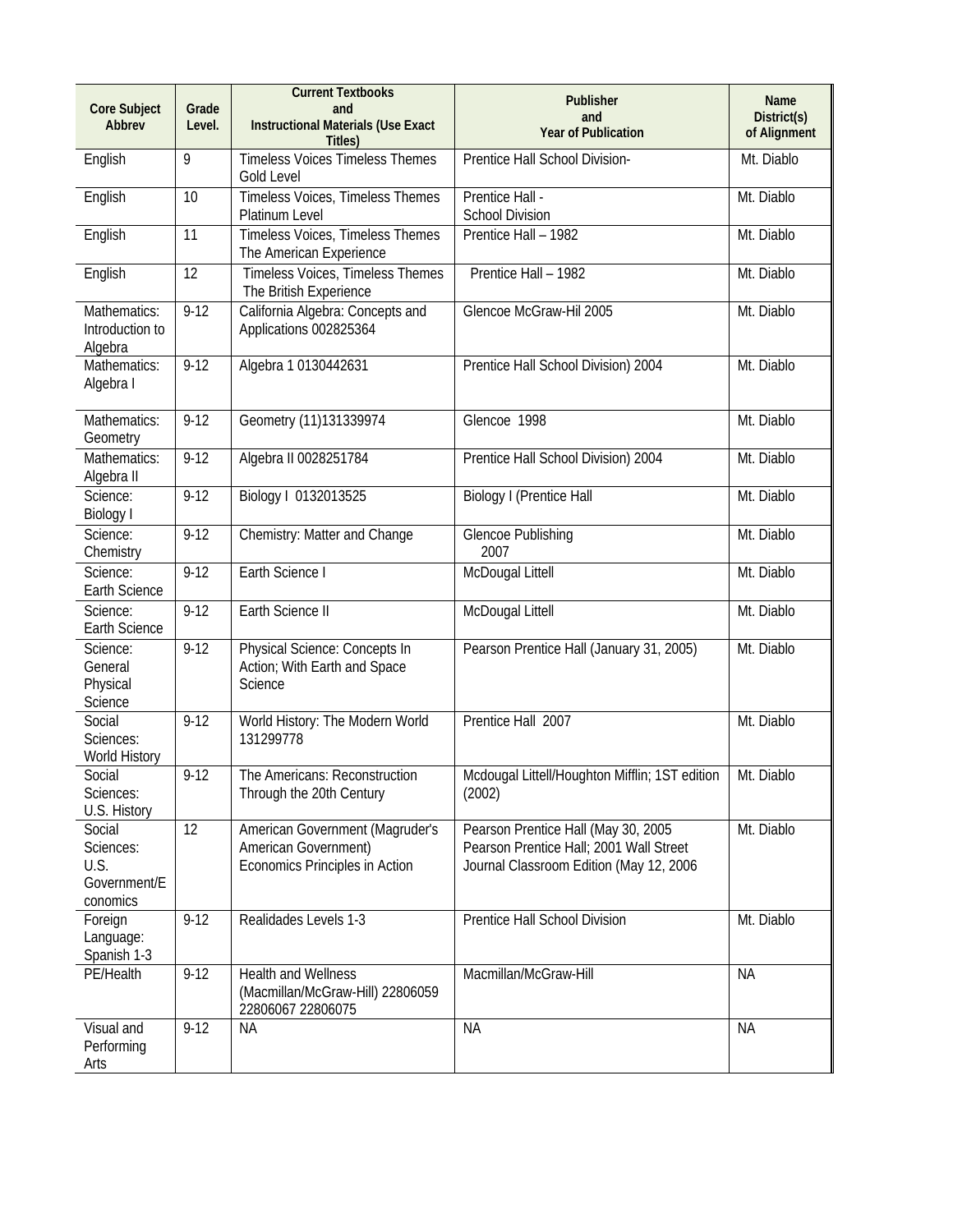## **VIII. School Finances**

### **Expenditures per Pupil (Fiscal Year 2012-13)**

| <b>Total Dollars</b> | Dollars per student | <b>Average Teacher Salary</b> |
|----------------------|---------------------|-------------------------------|
| \$2,765,750          | \$52.184            | \$52,429                      |

### **Types of Services Provided**

Spectrum Center Schools works cooperatively with local school districts to develop a customized curriculum for each student based on the student's Individual Education Program (IEP), abilities, interests and goals. The Spectrum Center Schools meet state education standards and are based on the principals of Applied Behavior Analysis (ABA). ABA is a discipline devoted to the understanding and improvement of human behavior. Spectrum's ABA curriculum includes specific strategies for preventing behaviors of concern, teaching alternative appropriate behavior, teaching self-control strategies, improving learning skills and responding to behaviors of concern in a safe and respectful manner.

Spectrum Center Schools serve students with emotional disturbance or intellectual disabilities who benefit from a consistent and structured program, with an emphasis on a successful transition to a less restrictive environment. The students receive individualized instruction in academic, social and behavioral skills, including independent living and vocational skills in a low student to instructor ratio.

Spectrum Center Schools also serve students with autism, who receive a continuum of specialized education services in dedicated classrooms. Applied Behavior Analysis is the foundation of Spectrum's approach to teaching children with autism in an environment that is predictable, consistent, structured and positive. Spectrum's curriculum for students with autism in highly structured involves repeated presentation of instruction and focuses on communication, behavior, social and academic skills in a low student to instructor ratio.

Related services provided at by Spectrum Valley Campus per the student Individual Education Program includes Speech and Language Therapy, Occupational Therapy, Adapted Physical Education, Augmentative Communication, and Assistive Technology.

| Category                        | <b>Spectrum Schools</b><br>Amount | <b>State Average</b><br>(ADA < 1,500) |
|---------------------------------|-----------------------------------|---------------------------------------|
| <b>Beginning Teacher Salary</b> | \$38,140                          | \$40,329                              |
| <b>Mid-Range Teacher Salary</b> | \$52,149                          | \$59,804                              |
| <b>Highest Teacher Salary</b>   | \$66,998                          | \$79,279                              |
| <b>Average Director Salary</b>  | \$78,680                          | \$91,712                              |

### **Teacher and Administrative Salaries (Fiscal Year 2012-13)**

## **IX. Student Performance**

### **Standardized Testing and Reporting**

Scores are not shown when the number of students with data is ten or less because it is too small for statistical accuracy and to protect student privacy. Districts and Parents receive test results. The Campus does not always receive them from the LRE. Not enough test results were received to provide an accurate report.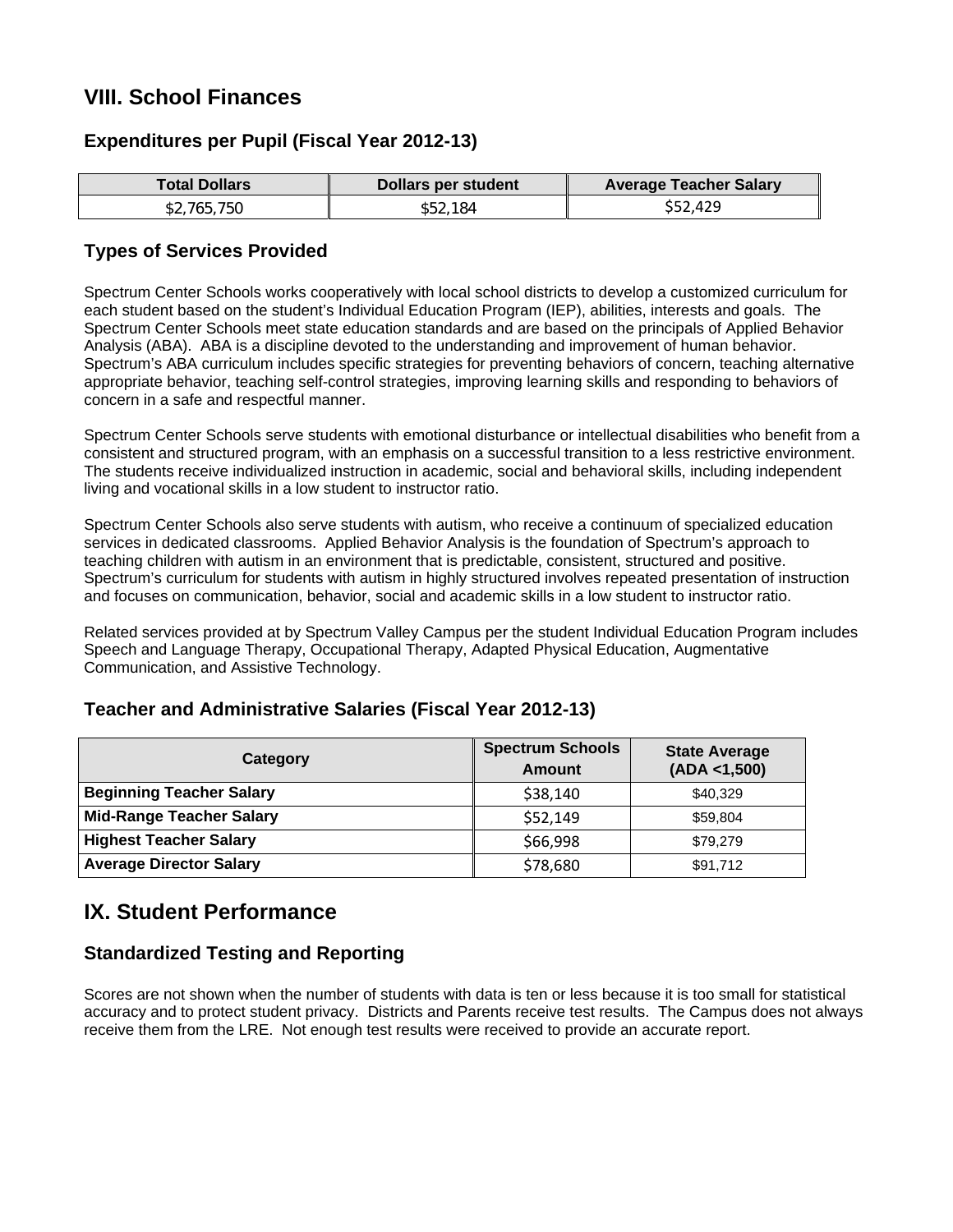

**Valley ‐ IEP and d Behav vior Prog gress**

The IEP goal data indicate the percent of goals in which the students reached the third benchmark or be the time of his/her annual. The behavioral progress data indicate the percentage of challenging behaviors targeted in a formal behavior intervention plan that had a 10% decrease or better at the time of the annual IEP.

#### **Basic Reading Inventory (BRI)**

students showed over one grade level of growth for each WR and C. Average scores can be seen in the table and BRI scores were available for 14 students from June of the previous and current school years (i.e., 2011-2012 and 2012-2013). One student was missing C scores, while all 14 students had WR scores. On average, the graph below. nchmark or better at<br>enging behaviors<br>ime of the annual IEI<br>vears (i.e., 2011-2012<br>res. On average, the<br>be seen in the table a<br>and end of the school<br>ayed growth in both<br>.<br>t



#### **Pearson Reading and Math Assessments**

Pearson assessment scores were available for 11 students from the beginning and end of the school year. All students had scores for both reading and math. On average the students displayed growth in both reading and math. Average scores are in the table and graph below.





students had scores for both words read per minute and percent correct. On average the students improved their Reading fluency scores were available for 14 students from the beginning and end of the school year. All reading speed while slightly improving accuracy. Average scores can be seen in the table and graph below.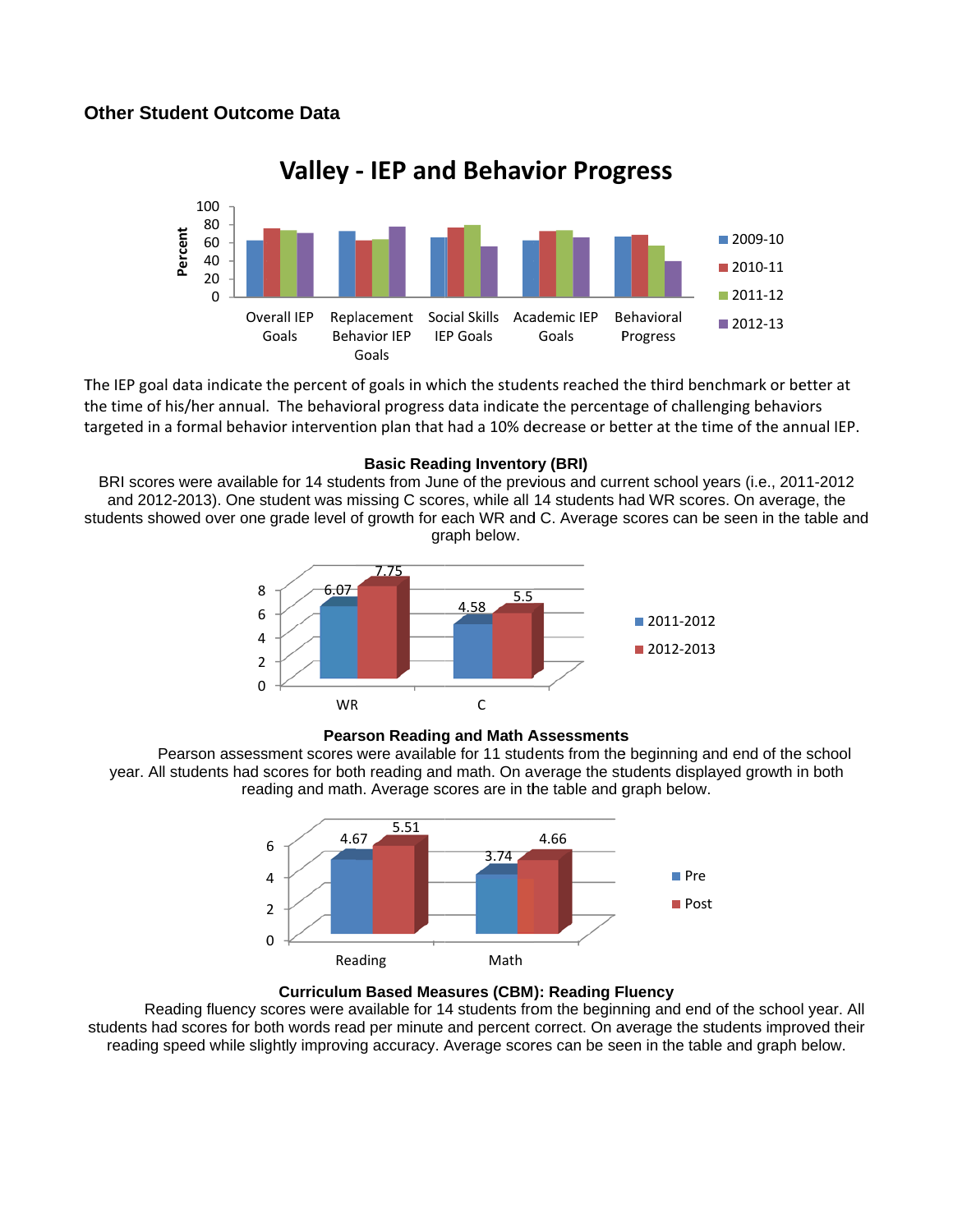

**Curriculum Based Measures (CBM): Writing Fluency** 

Writing fluency scores were available for 15 students from the beginning and end of the school year. All students had scores for both writing number sequence and percent correct. On average the students improved both their writing number sequence and percent correct scores. Average scores can be seen in the table and graph below.





Math fluency scores were available for 12 students from the beginning and end of the school year. All students had scores for both number of math facts and percent correct. On average the students slightly decreased their math facts score while slightly improving their accuracy. Average scores can be seen in the table and graph below.



## **X X. Accou ntability**

## **California Department of Education Certification (CDE)**

The Spectrum Center Schools are all certified by the California Department of Education.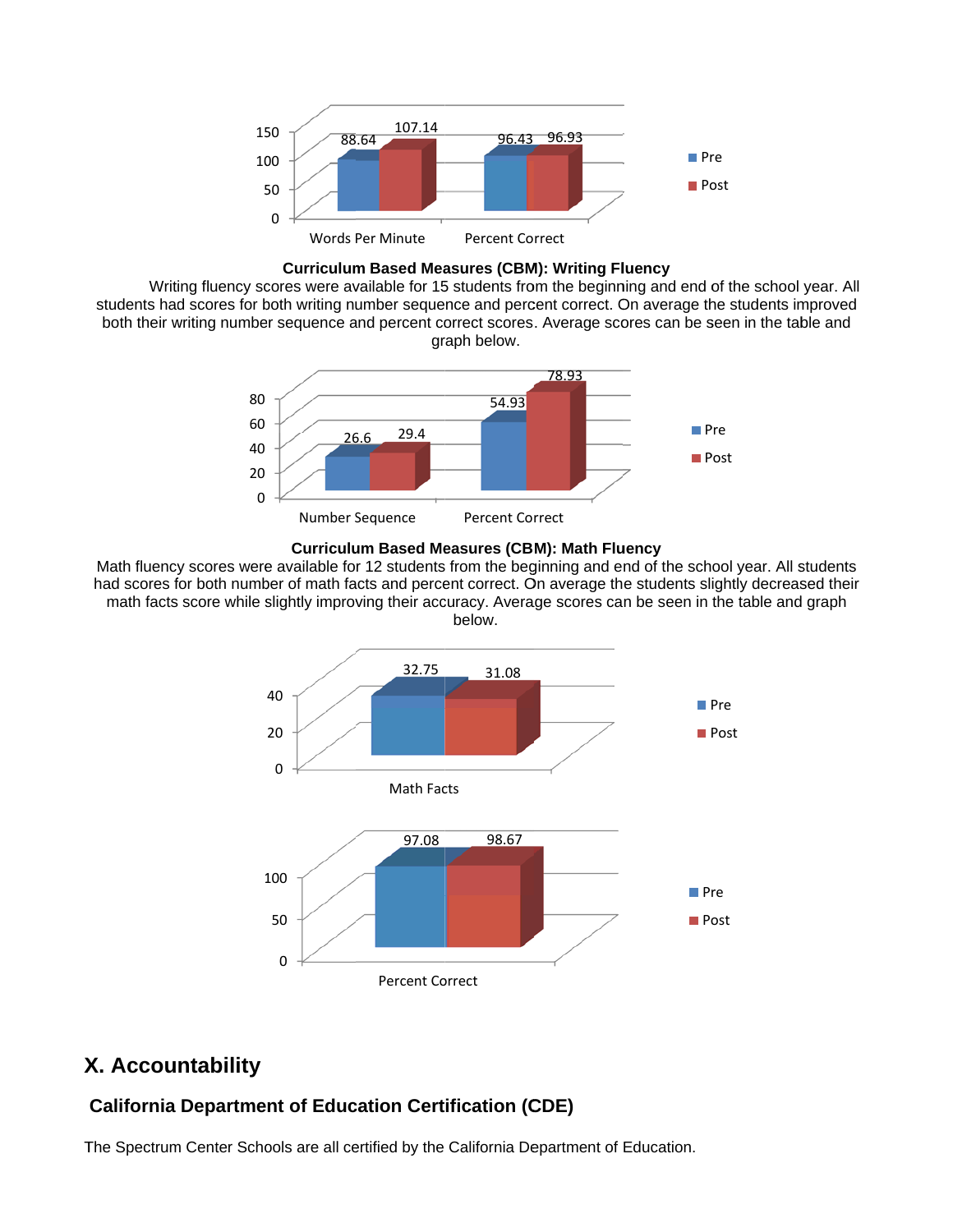### **Schools Commission of the Western Association of Schools and Colleges Accreditation (WASC)**

The Spectrum Center Schools are all fully accredited by the Schools Commission of the Western Association of Schools and Colleges.

### **Academic Performance Index (API)**

The API is not applicable to Non Public Schools.

## **XI. Postsecondary Preparation**

### **Workability I**

Spectrum Center is a state-approved WorkAbility I Program (WAI) site. WorkAbility I is a California transition program and is funded and administered by the Special Education Division of the California Department of Education. The WorkAbility I Program provides resources for transition services with a primary focus on comprehensive pre-employment, work site training, and employment, along with follow-up services for youth in special education.

Spectrum's WAI program goal is to provide students with the skills necessary to maximize the level of independence and productivity in their lives, assisting them into a quality adult life.

The State WAI model requires service delivery, data collection, documentation, and reporting in line with WAI's Array of Services. The WAI Array includes, but is not limited to, career awareness and exploration, career counseling, vocational assessments, pre-employment activities that promote employment readiness, job search skills, and job retention, work training, and follow-up services. Spectrum's WAI Program strives to include as many elements of these services as "best practices", based on individual student's skills, abilities, and interests.

Spectrum's WAI program offers pre-vocational / vocational training, and pre-employment and career planning services for students 14-22 aligned as much as possible with each student's Individual Education Plans (IEP). As mandated in the IDEA 2004, and by the age of 16, transition planning, post-secondary goals, and individualized transition services will be addressed simultaneously with the development of the student's annual IEP goals. The Individual Transition Plan (ITP) is based on age-appropriate transition assessments. Measurable post-secondary goals are developed based on students' individual long-term objectives, interests, and preferences, and may include paid work training and other employment-related services. The development and practice of independent living skills are also a part of the long-term goals.

Pre-vocational and vocational training prepares students for future WAI subsidized or direct hire work training and employment opportunities, and includes, but is not limited to, pre-vocational/vocational tasks, mobility training, self-care, training in tolerance with time on task, work maturity standards and values, and the development of effective communication skills. The program features a strong community-based component. Research has shown that it is most productive for our students to learn skills in the natural environment where they will be later expected to demonstrate the skills. In this way, generalization is enhanced and independence maximized.



# **Workability I Program**